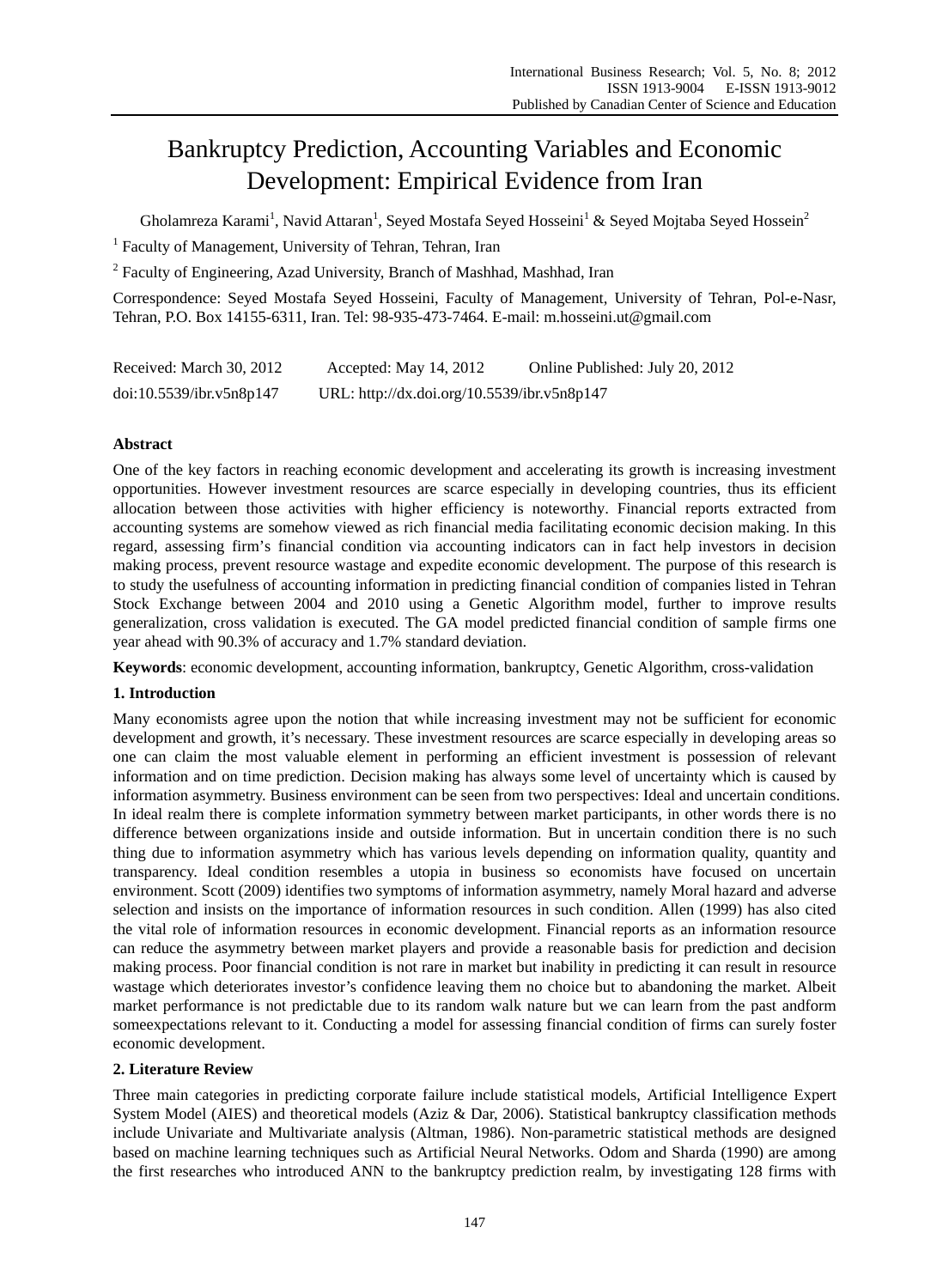various proportions of bankrupt and healthy firms in the training set, they achieved Type I correct classification accuracy in the range of 77.8% to 81.5% and type II accuracy in the range of 78.6% to 85.7% depending on the training set. Numerous studies regarding bankruptcy prediction have been executed; however the variables used in these surveys are somehow heterogeneous. In a classic study by Beaver (1966), the condition of 158 and 117 firms one to five years before the bankruptcy were assessed respectively. The variables were all extracted from financial statements; the results are depicted in table 1.

Table 1. Bankruptcy prediction result-Beaver 1966

| bankruptcy<br>Vearc<br>hetore<br>* اا∂ت⊾ | vear | IIQ0H<br>cais<br>- | vears    | vears | vears |
|------------------------------------------|------|--------------------|----------|-------|-------|
| $\alpha$ ura $\alpha$<br>лиас            | %87  | 70<br>$\%$ .       | $%7^{-}$ | %7c   | %78   |

He argues cash and leverage ratios have the most predict ability. Altman (1968) and Ohlson (1980) models are technically linear models that classify healthy and bankrupt firms using financial ratios as inputs. Altman uses the classical multivariate discriminant analysis technique (MDA) which is based on applying the Bayes classification procedure; the following financial ratios were used as inputs:

- 1) working capital/total assets;
- 2) retained earnings/total assets;
- 3) earnings before interest and taxes/total assets;
- 4) market capitalization/total debt;
- 5) sales/total assets.

Shumway (1999) introduced the Hazard model which needs three market and two accounting ratios of firm to estimate related bankruptcy risk. By comparing prediction results of ANN and Linear Regression, Zhang et al. (1999) showed the superior performance of ANN with 88.2% accuracy against LR with 78.6%, he also executes five-fold cross-validation procedure to enhance the generalizability of the results. Chava and Jarrow (2004) compared the prediction results of Hazard, Altman and Ziminski models and concluded that Hazard model has more accurate predictions than logit and probit models. Bencivenga (1991) addresses the ability of capital markets in directing investment capital into manufacture and profitable sector which leads to economic development through diversification in investor's portfolio and reducing liquidity risk. Mulford and Comiskey (2005) have cited the importance of cash flow information regarding bankruptcy prediction. Lambert (2007) demonstrated that accounting information would improve the efficiency of investments via reducing adverse selection and liquidity risk. Capital is scarce in developing countries and investment risk is high, thus providing useful information can reduce the mentioned risk. Pritchard (2002) has found a significant correlation between profit calculated by accounting system and market gains across Baltic countries. Beuselinck (2005) acknowledges the vital role of accounting information in proper working of a dynamic economy. However the more demand regarding accounting information, the higher the quality of thisinformation (Ball  $\&$  shivakumar, 2005). Chen (2010) has verified a positive relationship between the quality of accounting information and investment efficiency. Although Ball (2000) has found limited use of accounting information in business environments structured by institutional investors combined with low protection for individual investors.Undoubtedly investor's participation depends on safe environment for investment which would be feasible partly by rendering useful information. Financial reporting which is generated by accounting system has this characteristic and will aid investors in predicting financial condition of firms. The main reason of financial reporting is to produce useful information for decision makers; However chava and Jarrow (Ibid) claim accounting variables add little predictive power when market variables are included in bankruptcy prediction models. McKee and Greenstein (2000) developed a prediction method based on decision trees and applied it to a number of US firms one year ahead bankruptcy. Their method obtains better results than NN and multivariate discriminant analysis (MDA) for Type II error, but less accurate predictions for Type I error. Kerling and Poddig (1994) compared NN with MDA for a database of French firms for a three-year-ahead forecast. The NN achieved prediction accuracy in the range of 85.3–87.7% compared to 85.7% for MDA.

## **3. Research Hypothesis**

Following the arguments made on the literature the question is related to usefulness of GA and accounting variables in failure prediction. Authenticating poor financial condition by accounting variables can facilitate efficient resource allocation and accelerate economic development. To this end the research hypothesis seeks tocomparethe means of two samplegroups, model predictions and reality, hence,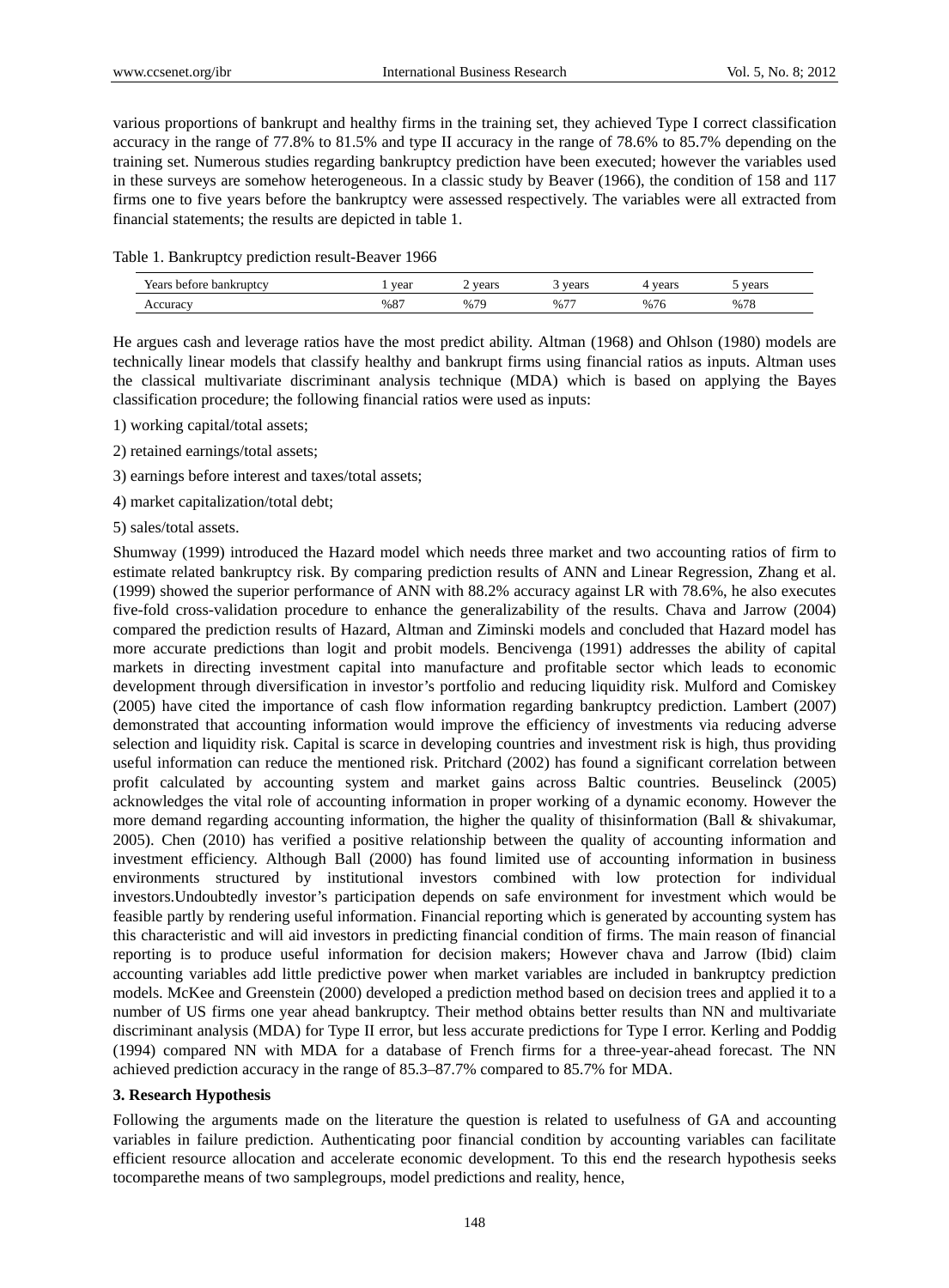**H1**: There is no significant difference between model predictions and reality.

# **4. Research Method**

The main purpose of this research is to assess whether proposed GA model along accounting variablesaresuitable in predicting financial condition of firms. In this study those companies which are not subject to article 141 of commercial codes of Iran are classified as healthy firms. This article states "had the cumulative losses of a firm reaches at least halve of the firms legal capital, the board is responsible for holding an extraordinary general meeting of shareholders, deciding between liquidation and survival". However due to non-existence of such trade law in other countries, researchers can perform their surveys based on other assumptions. Data are derived one year prior to financial assessment. The model used in this research is based on Genetic Algorithm where statistical constraints such as normality and independence of predicting variables are not subject to controversy. Statistical population in this survey contains listed firms in TSE between 2004 and 2010. There are totally 2958 firm/years in this period in which 74 firm/years were subject to article 141 of commercial codes of Iran. Based on the principals of sampling in limited population, the minimum required sample data is 37 firm/years. We randomly selected 70 firm/years, consisting of 35 bankrupted and 35 non-bankrupted firms/years.

| Year      | Firms | <b>Bankrupt Firms</b> | Non-bankrupt firms |
|-----------|-------|-----------------------|--------------------|
| 2004      | 406   | 14                    | 392                |
| 2005      | 416   | 18                    | 398                |
| 2006      | 424   | 7                     | 417                |
| 2007      | 426   | 6                     | 420                |
| 2008      | 428   | 9                     | 419                |
| 2009      | 429   | 13                    | 416                |
| 2010      | 429   | ┑                     | 421                |
| Firm/Year | 2958  | 74                    | 2884               |

Table 2. Number of bankrupt and non-bankrupt firms

# *4.1 Model and Variables Presentation*

The model presented in this research belongs to Artificial Intelligence group in which we used Genetic Algorithm technique. GA along with simulation of natural evolution of environment within which an element called "gene" transfers physiological attributes which seeks optimization. The GA model provides an if-then rule; each rule is associated with a chromosome consisting of n genes. Each gene has three fields:

 $Ci(gene1(X1,Le, V1,), gene2(X2,Le2, V2,), \ldots, geneN(Xn,Len,Vn,))$ 

Elements of each gene are:

Xi: variable used for prediction,

Lei: logical equation of cut-off points for bankrupt firms,

Vi: cut-off point for each variable.

Logical equation is simply "<" or ">" related to cut-off point, Vi is the cut-off point determined by the rule which can be considered as a benchmark for each variable set. The fitness function below is set to maximize the accuracy. Assigning scores to model predictions is the same for true and false predictions. Carvalho (2002) used the function below to compute fitness,

 $Accuracy = (TP + TN) / N$  (size of population)

"TP" represents the total number of non-bankrupt firms which model predicted correctly and "TN" represents the total number of bankrupt firms that model predicted correctly. "N" is the total number of predictions. The GA model is supposed to explore the cut-off point related to each variablein order to maximize the accuracy function, which in turn can be reached via maximizing the above numerator.

The variables in this research are extracted from financial statements one year prior to authenticating financial condition. Selecting accounting variables were based on conceptual framework of prior studies in bankruptcy field, first 18 of them were chosen and subsequently t-test for mean comparison between two groups was executed, then 10 variables with most significant difference were elected. Variables and t-test results are shown in table 3.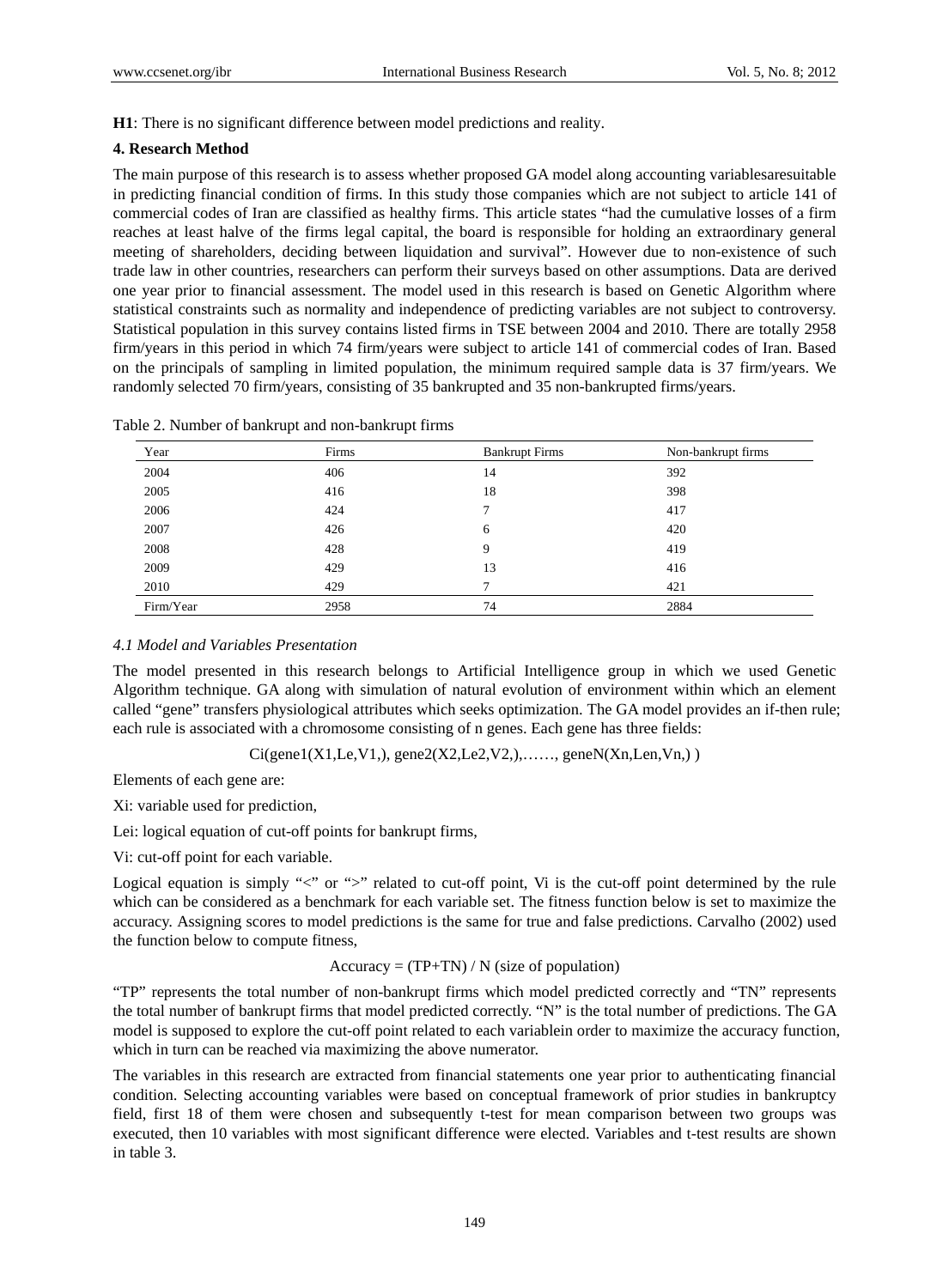| row | variable                                | Mean in bankrupt firms | Mean in health firms | t-statistics | Significance of t-statistics |
|-----|-----------------------------------------|------------------------|----------------------|--------------|------------------------------|
| 1   | <b>ROS</b>                              | 0.015                  | 0.269                | 4.227        | 0.000                        |
| 2   | Operating income over total assets      | 0.019                  | 0.185                | 6.146        | 0.000                        |
| 3   | retained earnings over total assets     | $-0.005$               | 0.163                | 7.295        | 0.000                        |
| 4   | <b>ROE</b>                              | $-0.834$               | 0.627                | 2.124        | 0.037                        |
| 5   | <b>ROA</b>                              | $-0.002$               | 0.17                 | 7.723        | 0.000                        |
| 6   | Current assets over current liabilities | 0.938                  | 1.117                | 2.248        | 0.028                        |
| 7   | cash over total liabilities             | 0.267                  | 0.06                 | 3.416        | 0.001                        |
| 8   | Current liabilities over total assets   | 0.728                  | 0.576                | -4.669       | 0.000                        |
| 9   | Total liabilities over total assets     | 0.821                  | 0.596                | $-6.187$     | 0.000                        |
| 10  | Total liabilities over owners equity    | 6.156                  | 2.773                | $-3.986$     | 0.000                        |

#### Table 3. Variables and t test results

## *4.2 Model Validation*

In order to improve the generalizability of the GA results in determining model accuracy, cross validation is used Cross-Validation is a statistical method of evaluating and comparing learning algorithms by dividing data into two segments: one used to learn or train a model and the other used to validate the model. In typical cross-validation, the training and validation sets must cross-over in successive rounds so that each data point has a chance of being validated against. The basic form of cross-validation is k-fold cross-validation. Other forms of cross-validation are special cases of k-fold cross-validation or involve repeated rounds of k-fold cross-validation. Kohavi (1995) obtained good results with 10-fold cross-validation with empirical decision trees (C4.5). Also Kerling (1995) tested several cross-validation procedures for corporate distress diagnosis. Values of k as small as 5 or even 2 may work even several different random k-way splits of the data are analyzed which in turn reduces the variability of the cross-validation estimate. In this paper we have used 5 fold cross validation:

- 1. Dividing total population into 5 classifiers each containing 14 samples (7 bankrupt and 7 non bankrupt).
- 2. Introducing 4 classifiers to the algorithm as training set and the one left out is to be validation set. Due to random nature of extracting cut-off points by GA we repeat the procedure 30times for each step so at the end of this step we have 30 rules each having its own accuracy and type I and II errors.
- 3. Substituting one of the training sets with previous validation set. This procedure is continued until all classifiers are once used as validation set.
- 4. At the end we have 150 rules each having different accuracy. In this step we select and run 30 rules with the highest accuracy over the total population and introduce the mean of accuracy and type I and II errors as the final results of the GA algorithm.

## **5. Empirical Results**

The model results which are cross validated 30 times are depicted in table 4. Vividly GA could predict the financial condition of firms one year ahead with 90.3% accuracy using accounting information. A low standard deviation as 1.7% represents high model stability. After determining the model accuracy it's necessary to compare the prediction results with realty in order to accept or reject research hypothesis, hence Mann-Whitney test is used to test the difference between averages of two non parametric groups. In another words it assesses whether observations in one sample tend to be larger than observations in the other sample (predictions and reality). A Mann-Whitney's U test is also known as Wilcoxon Rank sum test, and basically a non-parametric version of t test.

Had the statistical significance reaches above 5% the research hypothesis is accepted. The results are available in table 6. The results of spearman correlation test are also shown in table 5 which signals high correlation between predictions and reality.

| Table 4. Model results |
|------------------------|
|------------------------|

| accuracv: a<br>Average | vpe<br>error | <b>T<sub>ID</sub></b><br>error | Std.<br>Average $\gamma$<br>000111001<br>- accurac |  |
|------------------------|--------------|--------------------------------|----------------------------------------------------|--|
| % 91<br>' 1.42         | % 5.7.       | $\%$<br>. 1.42                 | $\pi$ c<br>%                                       |  |

The results of Mann-Whitney test show 0.53 significance, thus verifying acceptance of research hypothesis; subsequently accounting information is verified as a useful tool in bankruptcy prediction.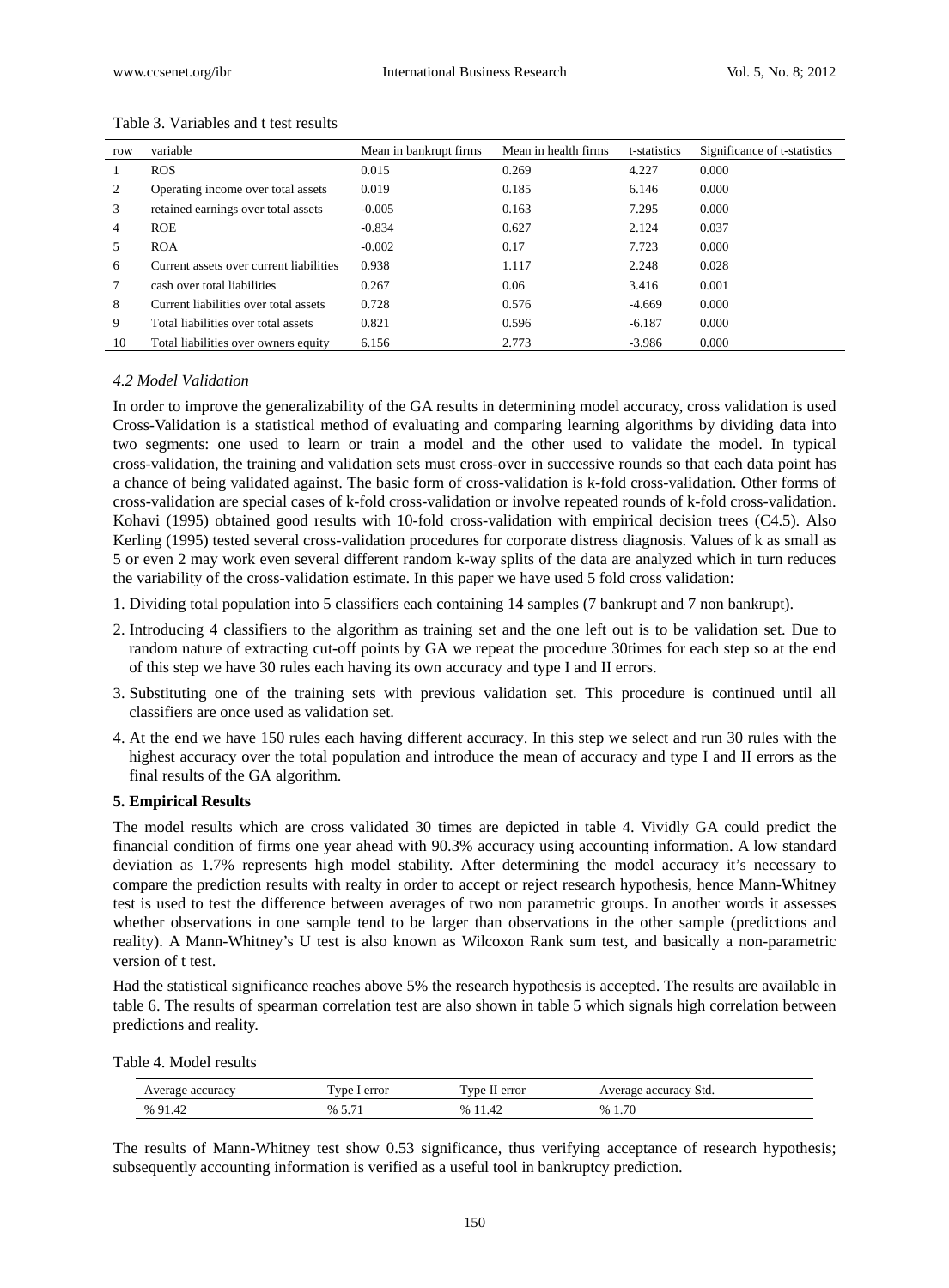## Table 5. Spearman correlation coefficient

| Sample<br>NO. | Spearman correlation coefficient | √iαnit<br>ficance. |
|---------------|----------------------------------|--------------------|
| 70<br>'∪      | ).83                             | $0.000\,$          |

Table 6. Mann-Whitney Test results

| $\overline{ }$<br>∠ | Significance<br>້<br>77 |
|---------------------|-------------------------|
| 0.675               | $\sim$                  |
| - 1                 | $\sim$                  |

# **6. Conclusion**

The failure prediction research has suffered from lack of any unified theory since the 1930's when first empirical studies on this subject were published (Back et al., 1996). However accounting information is one the most rich information resources in economic decision making realm. Inabilities in discerning healthy from bankrupt firms have undesirable social and economical impacts. So designing and presenting a model in order to predict the financial condition of firms can accelerate economic development and improve efficient resource allocation in developing countries. The purpose of this study is to build a GA in order to assess the usefulness of accounting information in predicting financial condition of firms. However complementary information resources such as market information may generate desirable predictions as well. The samples are a mixture of different industries and variables used are obtained from firm's accounts. The model used in this survey is based on Genetic Algorithm and is set to maximize the predictions accuracy one year ahead. In order to improve the generalization of results 5 fold cross validation is executed while extracting 30 rules from each fold. The empirical results of GA model have achieved 90.3% accuracy along with 1.7% standard deviation. To test the research hypothesis non parametric Mann-Whitney test is used which shows 0.53 significance, thus null hypothesis is rejected. In addition achieving 0.8 correlations between model predictions and reality further verifies research results. This survey has some constraints in practice since determining a benchmark in order to segregate bankrupt firms form non-bankrupt ones is related to Article 141 of commercial codes of Iran. However the usefulness of accounting information in efficient resource allocation and accelerating economic development is a proven fact.

### **References**

- Allen, F. (1999). The Role of Information in Financial and Capital Markets.Wharton School. University of Pennsylvania. Prepared for Symposium on Financial Market Evolution Its Perspectives in Tokyo.
- Altman, E. (1968). Financial ratios, discriminant analysis and the classification of corporate bankruptcy. *The Journal of Finance, 23*(4), 589-609. http://dx.doi.org/10.2307/2978933
- Back, B., Laitinen, T., Sere, K., & Van Wezel, M. (1996). Choosing bankruptcy predictors using discriminant analysis, logit analysis, and genetic algorithms. *Turku Centre for Computer Science*, 40.
- Ball, R., & Shivakumar, L. (2005). Earnings quality in U.K. private firms: comparative loss Recognition timeliness. *Journal of Accounting & Economics, 39*, 83-128. http://dx.doi.org/10.1016/j.jacceco.2004.04.001
- Ball, R., Kothari, S. P., & Robin, A. (2000). The Effect of International Institutional Factors on Properties of Accounting Earnings. *Journal of Accounting and Economics, 29*, 1-51. http://dx.doi.org/10.1016/S0165-4101(00)00012-4
- Bencivenga, V. R., & Smith, B. D. (1991). Financial Intermediation and Endogenous Growth. *Review of Economic Studies, 58*, 195-209. http://dx.doi.org/10.2307/2297964
- Beuselinck, C. (2005). Essays on Financial Reporting Quality, Earning Management, and corporate Disclosure. University of Ghent, Ghent, Belgium.
- Carvalho, D. R., & Freitas, A. A. (2004). A Hybrid Decision Tree Genetic Algorithm Method for Data Mining. *Information Sciences, 163*(1-3), 13-35. http://dx.doi.org/10.1016/j.ins.2003.03.013
- Chava, S., & Jarrow, R. (2004). Bankruptcy prediction with industry effects. *Review of Finance, 8*, 537-569. http://dx.doi.org/10.1007/s10679-004-6279-6
- Chen, F., Hope, O-K., Qingyuan, L., & Wang, X. (2011). Financial Reporting Quality and Investment Efficiency of Private Firms in Emerging Markets. *The Accounting Review, 86*, 1255-1288. http://dx.doi.org/10.2308/accr-10040